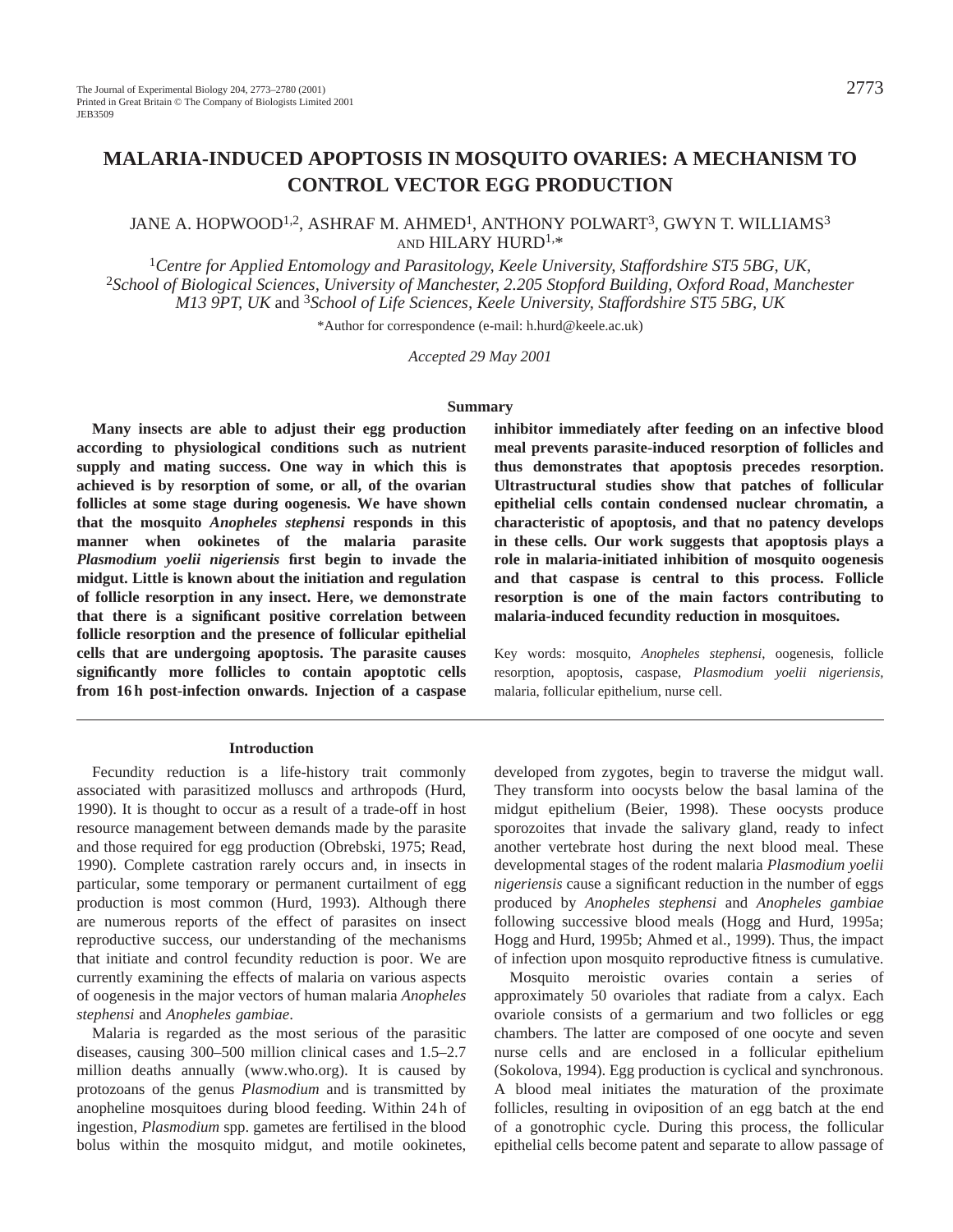yolk protein precursors, including vitellogenin, into the oolemma, where it is internalised by receptor-mediated endocytosis and deposited in a crystalline form, vitellin (Snigirevskaya et al., 1997; Raikhel and Snigirevskaya, 1998). In *Anopheles stephensi*, yolk protein accumulates in the terminal follicles from trace levels at 4 h post-bloodmeal to a maximum in 2 days (Hogg et al., 1997). Nurse cells synthesise RNA and other macromolecules that are transported to the oocyte cytoplasm *via* intercellular canals. By 48–50 h, oocyte maturation is completed; epithelial cells have secreted a chorion (egg shell) and the nurse cells degenerate. Events surrounding the degeneration of the nurse cells and follicular epithelium are not well-documented.

When a female mosquito feeds on host blood containing malaria gametocytes, the gonotrophic cycle begins normally. However, soon after vitellin begins to accumulate in the terminal follicles, a significant proportion of them undergo resorption (Carwardine and Hurd, 1997). This process reduces the size of the final egg batch produced and is the major contributory factor to *Plasmodium*-induced fecundity reduction. To understand the parasite-induced signals that initiate and control fecundity reduction, we are studying the process of follicle resorption in infected mosquitoes.

The signalling mechanisms and cellular processes involved in uninfected-insect follicle resorption are poorly understood. Nevertheless, we thought it likely that malfunctioning cells of the follicular epithelium might be involved in initiating the process because they play a key role in the passage of vitellogenin into the oocyte in mosquitoes. We have designed experiments to investigate this hypothesis. Alternatively, follicular epithelial cells could play an active part in resorption by enzyme degradation and phagocytosis of accumulating yolk, as seen in locust resorbing follicles (Lüsis, 1963). Here, we report that malaria infection induces apoptosis in cells of the follicular epithelium and that this programmed cell death results in follicle resorption.

#### **Materials and methods**

#### *Mosquito maintenance and infection*

Larvae of *Anopheles stephensi* (Dubai) Liston were reared under standardised conditions to produce adult females of similar size (Jahan and Hurd, 1998), and mosquitoes emerging within the same 24 h period were kept in cages of 27 000 cm<sup>3</sup>. Adults were maintained at  $26\pm1$  °C, 80% relative humidity in a 12 h:12 h light:dark cycle and provided with 10 % glucose with antibiotics (2.8 ml l<sup>-1</sup> of a stock solution of 10000 i.u. penicillin and 10 mg ml−<sup>1</sup> streptomycin in 0.9 % sodium chloride) and 0.05 % para-aminobenzoic acid to enhance parasite development (Peters and Ramkaran, 1980).

Male CD mice were infected with *Plasmodium yoelii nigeriensis* strain N67 following one serial passage of blood from mice infected from cryopreserved stocks (Hogg and Hurd, 1995b). Parasitaemia and gametocytaemia were monitored in Giemsa-stained, thin blood films and unstained, fresh, thick blood films, respectively, at 24–30 h post-infection.

Nulliparous female mosquitoes (6–8 days post-emergence) were allocated randomly to two groups and starved for 12–18 h before feeding on anaesthetized non-infected mice or infected mice (gametocytaemic and exflagellating) 24–30h postinfection (Jahan and Hurd, 1998). The packed cell volumes of control and infected mice (litter siblings) were measured immediately prior to blood-feeding the mosquitoes. The control mouse was selected to have a packed cell volume within 2 % of that of the infected mouse to ensure that bloodmeal haemoglobin content was not reduced in infected mosquitoes (Taylor and Hurd, 2001). For each study, a group of engorged females that had fed on the infected mouse was separated and retained to check for prevalence and intensity of infection by monitoring oocysts developing on the midgut at day 7 post-bloodmeal. Prevalence of infection always exceeded 90%, and oocyst burden was always over 50 per mosquito (data not shown). The wing length of each mosquito used in the study was measured as an assessment of mosquito size (Jahan and Hurd, 1997). No significant differences between control and infected groups in individual experiments were found (data not presented).

#### *Follicle resorption and apoptosis in whole ovaries*

Fully engorged female mosquitoes were selected at random and assigned to groups for examination at 16, 18, 20, 22, 24 and 36h post-bloodmeal. All groups were maintained in the insectary conditions described above and chilled for 2–3 min at −20 °C prior to dissection. Ovaries were dissected in *Aedes* physiological saline (APS) (150 mmol l<sup>−1</sup> NaCl, 4 mmol l<sup>−1</sup> KCl,  $1 \text{ mmol } 1^{-1}$  CaCl<sub>2</sub>,  $0.1 \text{ mmol } 1^{-1}$  NaHCO<sub>3</sub>,  $0.6 \text{ mmol } 1^{-1}$ MgCl<sub>2</sub> buffered with 25 mmol l<sup>-1</sup> Hepes) and dipped in Neutral Red [Gurr, London; 0.5 % (w:v) solution in citrate-phosphate buffer: 0.1 mol l−<sup>1</sup> citric acid/0.1 mol l−<sup>1</sup> sodium citrate] at pH 6 for 1 min to assist the visualization of follicles (Clements and Boocock, 1984). Neutral Red concentrates in lysosomes and yields a deep red colour at a slightly acid pH (Wilson, 1990). Resorbing follicles exhibit an increased uptake of Neutral Red (Bell and Bohm, 1975; Clements and Boocock, 1984). Ovaries were further dissected into individual ovarioles and examined under a dissecting microscope at ×100 (Carwardine and Hurd, 1997). The number of resorbing follicles was recorded. Acridine Orange (50µmol  $l^{-1}$  in APS) was then added to the ovaries, and they were immediately examined using fluorescence filters. The number of follicles containing epithelial cells with condensed nuclei was counted. Acridine Orange is one of several nucleic acid stains routinely used to reveal the condensed chromatin characteristic of apoptotic cells (e.g. McGahon et al., 1995; Longthorne and Williams, 1997).

#### *Detection of DNA fragmentation in ovarian tissue*

Apoptotic nuclei were further identified in paraffin-waxembedded sections of ovaries by *in situ* terminaldeoxynucleotidyl-transferase-mediated dUTP-biotin nick end labelling (TUNEL) using the Oncogene Research Products TdT-FragEL DNA fragmentation detection kit. The procedure was carried out according to the manufacturer's instructions, and sections were counterstained with Methyl Green to aid the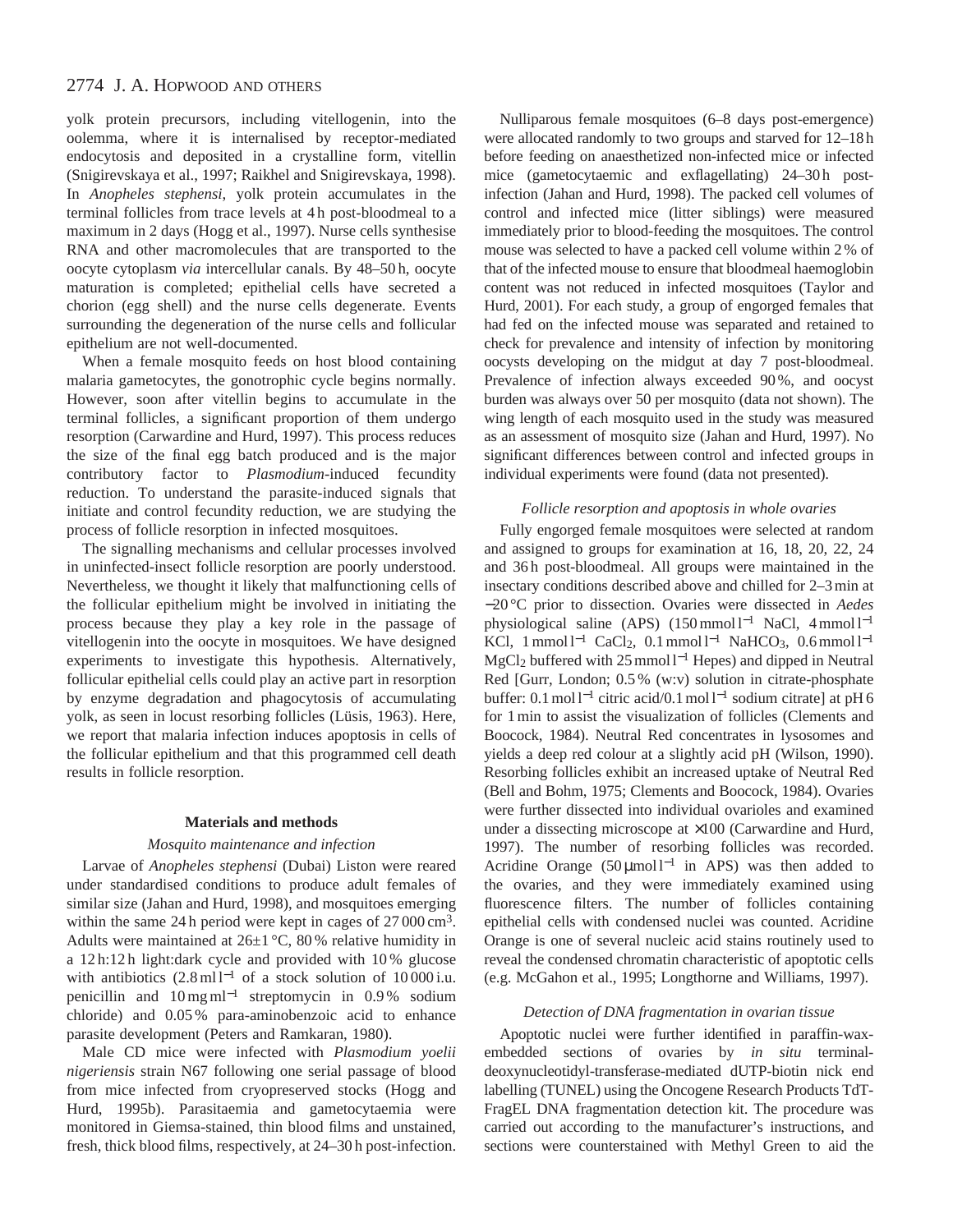morphological evaluation and characterization of normal and apoptotic cells. Mosquitoes were infected and treated as outlined above. At each time point, ovaries were dissected in APS then immediately dehydrated in a graded ethanol series prior to embedding in wax. The objective here was to confirm that cells of the follicular epithelium were undergoing apoptosis and to check whether nurse cells, which were not visible in wholemounts, were also apoptotic. The TUNEL technique identifies the presence of DNA fragmentation, an early stage in the process of programmed cell death. In total, 50 sections were observed, and attention was focused on ovaries from infected mosquitoes during the early stages of oogenesis, although some sections from uninfected mosquitoes were examined. The sampling technique thus precluded statistical comparisons between time points or between infected and uninfected females.

### *Ultrastructural examination of ovaries from infected mosquitoes*

Ovaries from uninfected and infected females (treated as above) were dissected in APS and fixed in 3 % (v:v) glutaraldehyde in 0.1 mol l−<sup>1</sup> sodium phosphate buffer, pH 7.4, and post-fixed in 1 % (w:v) osmium tetroxide in the same buffer for 1 h before dehydration in a graded ethanol series and embedding in Spurr's resin. Ultrathin sections were stained with uranyl acetate and lead citrate and observed with a Joel JEM 100CX11 transmission electron microscope. Grids from each time point were examined at a series of magnifications from ×1900 to ×7200.

#### *Inhibition of apoptosis*

To establish conclusively that malaria-induced apoptosis caused follicle resorption, we attempted to inhibit the activation of apoptosis, using a caspase inhibitor [z-VAD.fmk, benzyloxycarbonyl-Val-Ala-Asp (Ome) fluoromethylketone; Garcia-Calvo et al., 1998; Rodriguez et al., 1996; Jacobson et al., 1996]. Immediately after blood feeding on a gametocytaemic mouse, fully engorged females were injected with 0.25 μl of z-VAD.fmk [0.5 mmol l<sup>-1</sup> in a solution of dimethyl sulphoxide (DMSO) 1:100 (v:v) in APS], with DMSO [1:100 (v:v) APS] or with APS alone. Solutions were injected into the thorax just below the base of a wing using a finely drawn out, calibrated glass microcapillary tube. A further control group of uninjected, blood-fed mosquitoes was maintained under identical conditions. All mosquitoes emerged on the same day and were fed on the same infected mouse.

Mosquitoes were returned to the insectary and given access to sugar solution (as above) for 24 h. At this time, a comparison of the number of resorbing follicles in ovaries from mosquitoes subjected to each treatment was made.

#### **Results**

*Ovaries from infected mosquitoes contained significantly more resorbing follicles and exhibited more signs of apoptosis*

Both ovaries from 20 infected and 20 uninfected females were examined at each of six times post-bloodmeal (Fig. 1).



Fig. 1. The effect of malaria infection on the occurrence of apoptosis and resorption of follicles in ovaries from *Anopheles stephensi*. Mean percentage of follicles per ovary stained with Neutral Red and thus resorbing; uninfected mosquitoes (filled squares), infected mosquitoes (filled columns) and/or containing apoptotic nuclei stained with Acridine Orange; uninfected mosquitoes (open squares), infected mosquitoes (open columns). Sample size, 20 in each case. Values are means + S.E.M. A significant difference occurred between resorption and apoptosis in infected females at one time point  $(*P<0.05).$ 

Resorbing follicles, detected by general appearance and intense staining with Neutral Red (Clements and Boocock, 1984), were first evident 16 h after the gonotrophic cycle had been initiated. In uninfected mosquitoes, maximum resorption was observed at 20 h post-bloodfeeding and never exceeded 4 % of the total follicles. Infection induced a significant overall increase in resorption at all times examined, and the proportion of resorbing follicles continued to rise after 20 h. Fewer resorbing follicles could be detected by 36 h post-bloodmeal (Fig. 1).

Acridine Orange staining of the same ovaries demonstrated that a similar proportion of follicles contained cells that were



Fig. 2. The relationship between resorption and apoptosis for control and infected mosquitoes (open circles, control: 58 d.f.;  $r^2=0.569$ ; *P*<0.001; filled circles, infected: 58 d.f.;  $r^2$ =0.807; *P*<0.001).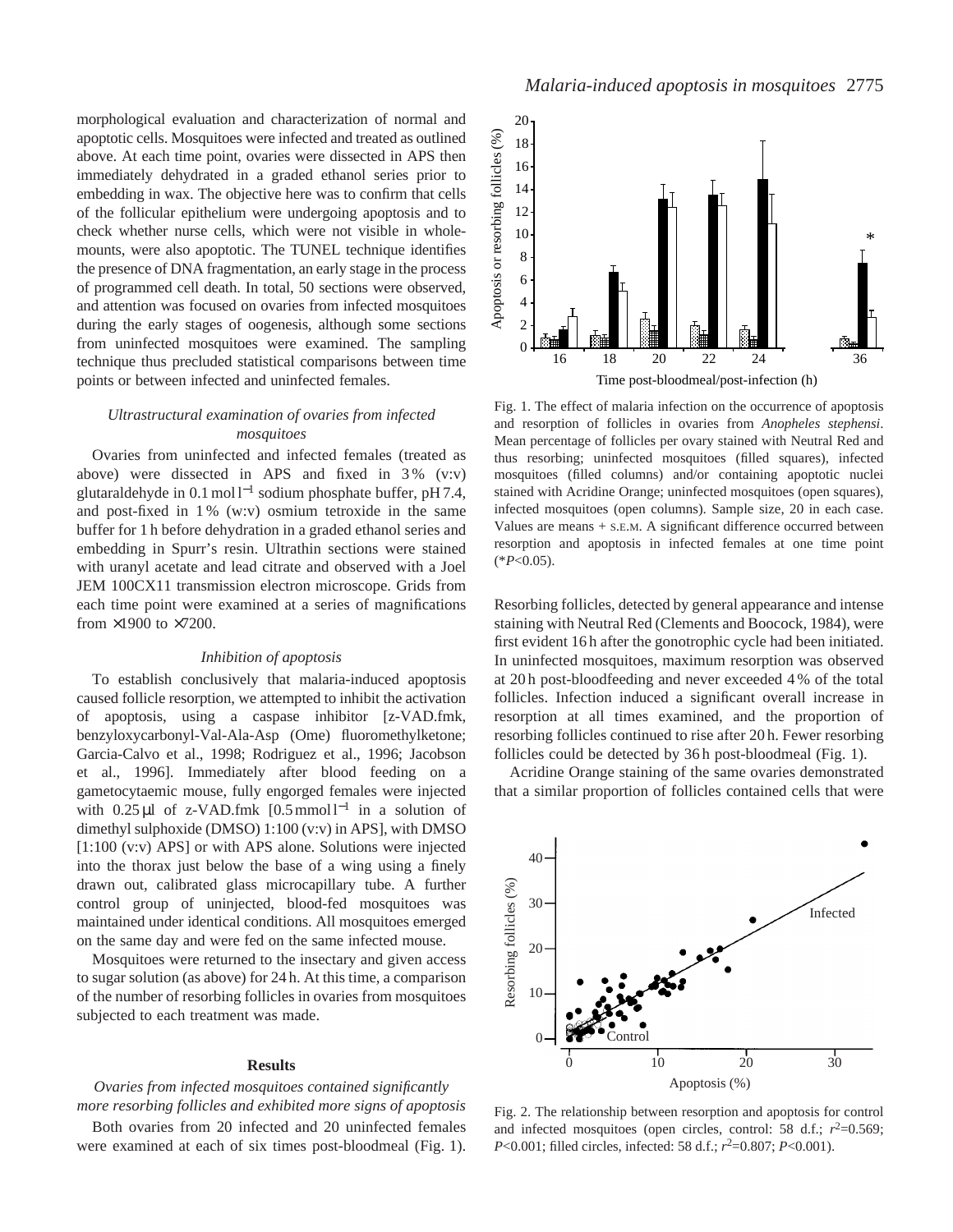

Fig. 3. Follicles from ovaries of malaria-infected *Anopheles stephensi* developing normally (left) or showing evidence of apoptosis (right). (A) Whole-mounts of individual follicles 24 h post-bloodfeeding, viewed under ultraviolet light after staining with Acridine Orange. The follicle in the left-hand frame (Ai) is exhibiting autofluorescence, and condensed apoptotic nuclei are visible in the follicle on the right, stained orange (a) (Aii). Scale bars, 20 µm. (B) Sections of follicles from ovaries 16 h post-bloodfeeding stained with Methyl Green and treated by TUNEL (see Materials and methods). DNA fragmentation (indicated by brown staining) can be observed in follicular epithelial (f) and nurse (n) cells in the right-hand frame (Bii). Scale bars, 10 µm. (C) Electron micrographs of a normal follicle 18 h post-bloodfeeding (Ci) and a resorbing follicle 22 h post-bloodfeeding (Cii). Patency (p) has developed in follicular epithelial cells of the normal follicle, and yolk spheres (y) have been deposited, whereas in the resorbing follicle no yolk is visible, epithelial cells are not patent and their nuclei contain condensed chromatin (c). Scale bars,  $2 \mu m$ .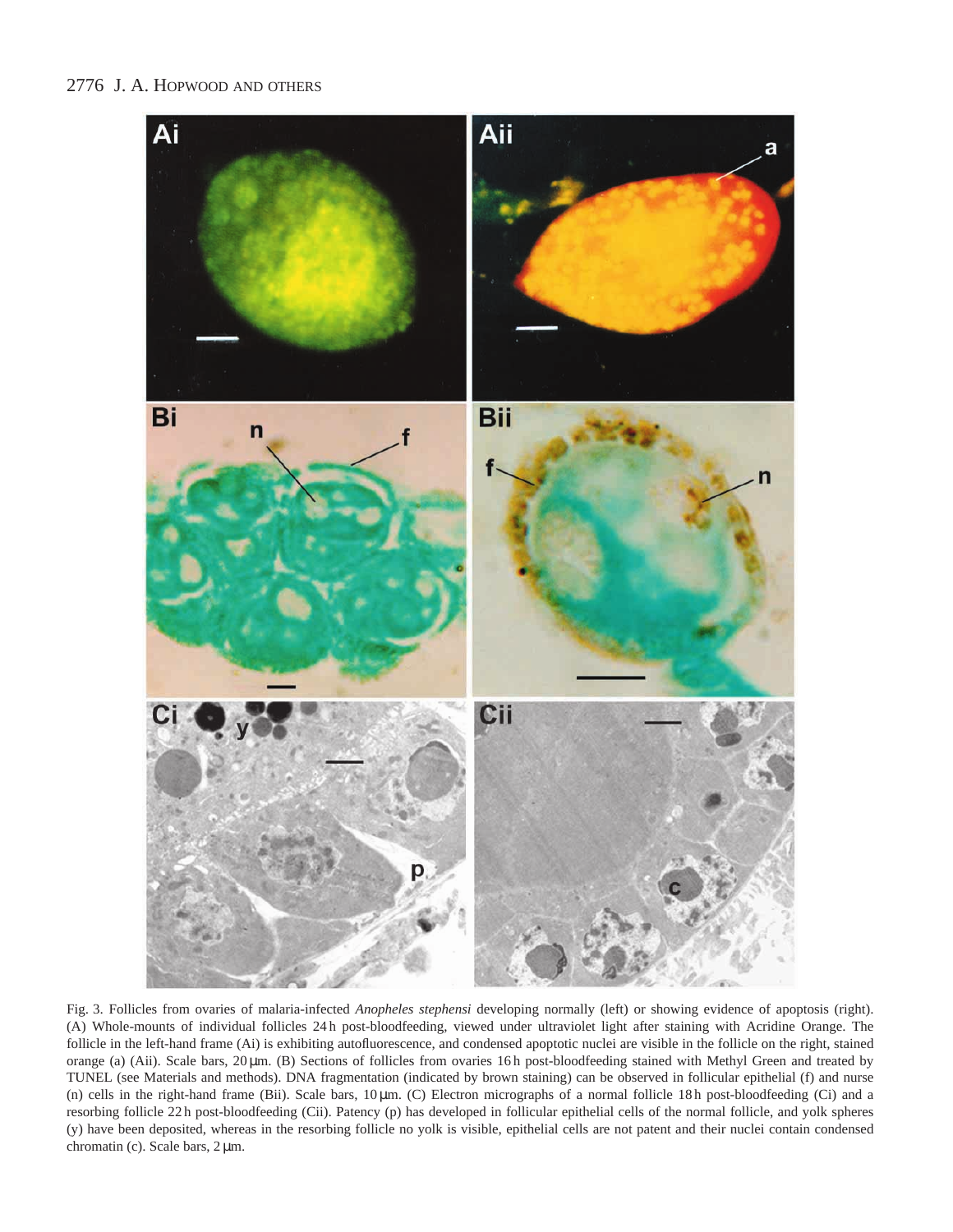undergoing apoptosis to those that were resorbing (see Fig. 3A). A two-way analysis of variance (ANOVA), carried out on arcsine-transformed data, showed an overall increase in the number of resorbing follicles in infected *versus* uninfected mosquitoes  $(F_{1,108}=222.25; P<0.001)$  and an overall increase in apoptosis in follicles from infected compared with control mosquitoes (*F*1,108=199.10; *P*<0.001).

A Tukey's unplanned comparison between pairs of means demonstrated that a significant difference occurred between resorption and apoptosis only in infected females at 36 h postfeeding (*P*<0.05). The reduction in the occurrence of apoptosis at 36h (Fig. 1) was to be expected if apoptosis, which is a short-lived event, occurred prior to follicle resorption. That there is a relationship between resorption and apoptosis is shown by a three-way ANOVA on percentage resorption using a general linear model with percentage apoptosis as covariate, which indicates a significant relationship between the two  $(F_{1,96}=32.50; P<0.001)$ irrespective of whether the mosquitoes are infected or uninfected, except at 36 h. However, as stated above, by this time most of the apoptosis has already occurred (Fig. 2).

#### *Apoptosis occurred in the cells of the follicular epithelium*

Patterns of nuclei stained with Acridine Orange suggested that apoptosis was occurring in follicular epithelial cells (Fig. 3A). We confirmed this by examination of ultrathin sections of ovaries from infected females. Condensed nuclear chromatin, a characteristic of apoptosis, was seen in adjacent cells of the follicular epithelium of many terminal follicles of ovarioles dissected at the same time points post-bloodmeal as were used for Acridine Orange staining*.* No development of patency had occurred in these apoptotic cells by 22 h postbloodmeal, and normal yolk spheres were not evident in oocytes surrounded by apoptotic cells (Fig. 3C). It appears that the occurrence of a patch of cells undergoing apoptosis may prevent vitellogenin gaining access to the adjacent oolemma.

### *DNA fragmentation was detected very early in the infection process*

The initial stage of apoptosis is characterised by DNA fragmentation, an early event, that is sometimes detectable before the production of gross apoptotic morphology. Using TUNEL, we were able to detect the onset of apoptosis in patches of follicular epithelial cells in ovaries from infected females 16 and 18 h post-bloodmeal. We also observed that some labelled follicles contained nurse cells with apoptotic nuclei at these times (Fig. 3B). Fragmentation of DNA was not detected in the follicles examined at 22, 24 and 36h postbloodmeal. This aspect of the study was designed to confirm that the Acridine Orange staining we had previously observed demonstrated that apoptosis was taking place in the follicular epithelium. It also enabled us to examine more tissue than was feasible using electron microscopy because each section contained several follicles. No quantitative comparison between uninfected and infected ovaries was undertaken using TUNEL because of our choice of sampling method, and we did



Fig. 4. The effect of inhibiting apoptosis on follicle resorption in malaria-infected *Anopheles stephensi.* Immediately after feeding on a mouse containing *Plasmodium yoelii nigeriensis* gametocytes, mosquitoes were injected with saline (*N*=11), 1 % DMSO in saline (*N*=25) or 0.5 mmol l−<sup>1</sup> z-VAD.fmk/1 %DMSO (*N*=20) or left uninjected (*N*=20). The mean number of resorbing follicles per ovary pair is shown. Values are means  $\pm$  s.E.M. A Kruskal–Wallis test demonstrated overall significance (*P*<0.001) followed by Mann–Whitney *U*-tests where all comparisons against z-VAD.fmk were significant (*P*<0.001). There was no significant difference between non-injected, saline-injected and DMSO-injected females.

not observe any staining in the few sections from uninfected mosquitoes that were examined, probably because of the low frequency of apoptotic follicles in uninfected mosquitoes. It is possible that DNA fragmentation is completed by 22 h or that, because of the low frequency of follicles with cells in this early stage, they were not included in our sample.

### *Caspase inhibition prevents follicle resorption*

Administration of the caspase-inhibitor z-VAD.fmk to infected mosquitoes significantly reduced the proportion of follicles undergoing resorption at 24 h post-bloodmeal from 16 %, in untreated females, to 10 %. Ovaries from untreated females had a similar number of resorbing follicles to those in previous experiments, and injection of the inhibitor-solvent or saline alone did not reduce this proportion (Fig. 4).

#### **Discussion**

In common with many organisms, insects are able to adjust their investment in reproduction in accordance with environmental and physiological conditions (Price, 1984). One of the major methods of achieving this adjustment is *via* atresia of follicles at some time during their development. This has been observed in many uninfected insects, but the mechanisms that initiate and control it are poorly understood (Bell and Bohm, 1975). In *Drosophila melanogaster* and other insects, including mosquitoes, it has been attributed to nutritional stress or lack of mating success (Clements and Boocock, 1984; Soller et al., 1999). Follicle resorption has also been associated with metacestode infections of the beetle *Tenebrio molitor* (Hurd and Arme, 1987).

In our studies of malaria-infected mosquitoes, females are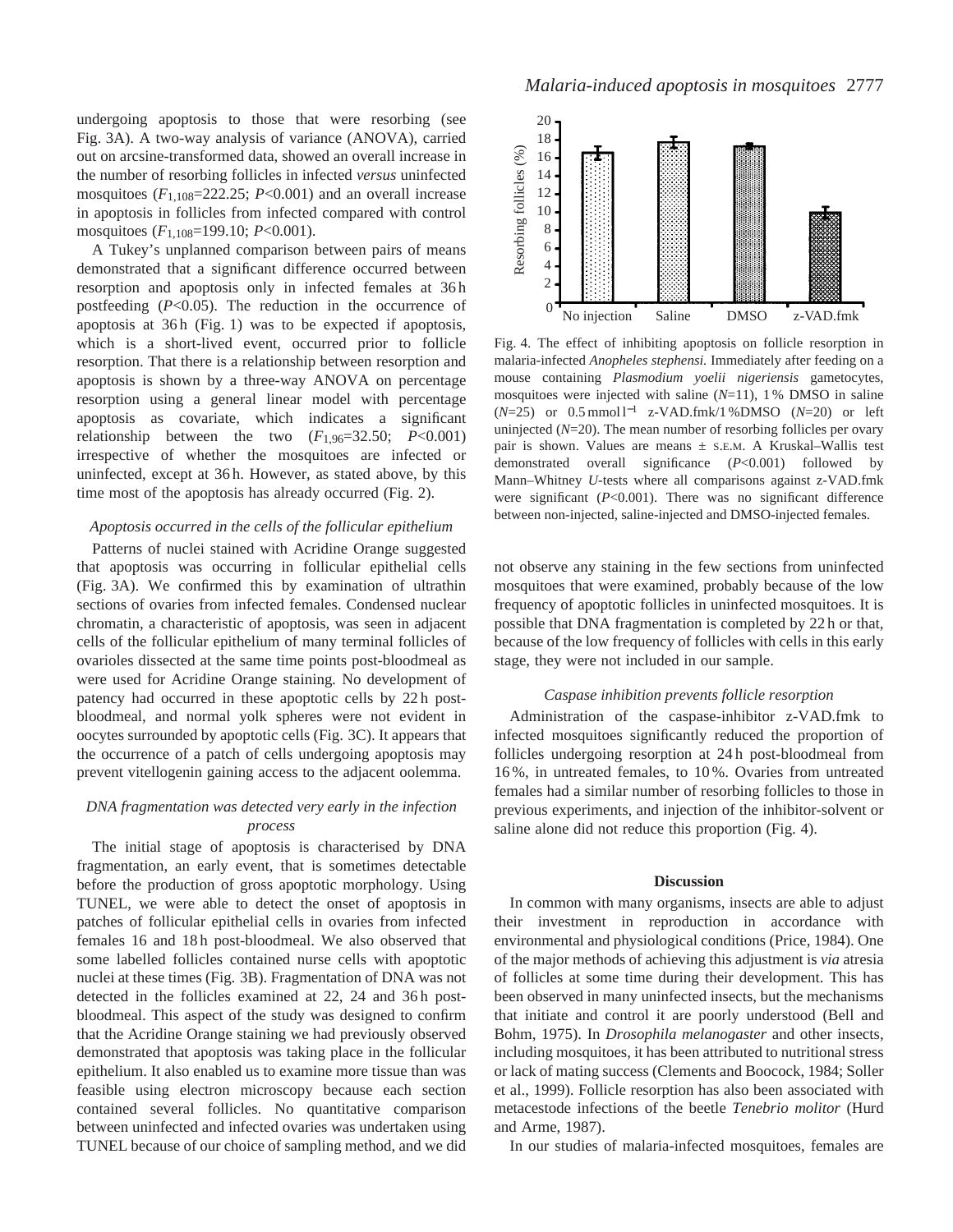mated before they are infected, and thus an indirect effect *via* changes in the transfer of, or response to, sex peptides will not be taking place. Nor do we think that nutrient stress resulting from infection is the prime cause. Using our experimental regime, no decrease in haemoglobin intake occurs in mosquitoes feeding on infectious mice (Jahan et al., 1999; Taylor and Hurd, 2001), and the protein content of the blood meal is digested normally (Jahan et al., 1999). In addition, follicle resorption begins at a time when ookinetes are invading the midgut, and nutrient competition between parasite and host is probably not occurring so early in infection. As part of our investigations to determine whether there is a mechanism controlling oogenesis that is unique to infection, or whether the malaria parasite reduces egg production *via* a route associated with other physiological or environmental triggers, we need to understand the process of follicle resorption in mosquitoes.

We have now established that the programmed cell death of large patches of follicular epithelial cells is an early event in malaria-induced resorption of developing follicles and that apoptosis precedes resorption. Although we observed DNA fragmentation occurring in some of the nurse cells in resorbing follicles, the relative role of these cells is unclear. Our observation that follicular atresia is also associated with apoptosis in a second malaria-infected mosquito species, *Anopheles gambiae* (data not shown), suggests that this may be a universal response to malaria infection.

The occurrence of apoptosis in mosquito tissue has only recently been recorded. It was observed in studies of the midgut cells during metamorphosis (Nishiura and Smouse, 2000) and malaria ookinete invasion (Han et al., 2000), but no previous report of a role for programmed cell death in any aspect of mosquito oogenesis has been made. This is in contrast to *D. melanogaster*, in which studies of oogenesis are much more advanced. Apoptosis has been reported to occur in *D. melanogaster* nurse cells following cytoplasmic dumping, and the expression of *D. melanogaster* inhibitors of apoptosis, DIAP1 and DIAP2, in nurse cells ceases during stages 7 and 8 (Foley and Cooley, 1998). Soller et al. (Soller et al., 1999) suggested that regulatory switches for oogenesis reside in the ovary and operate at stage 9–10, which may be an apoptosissensitive window. Apoptosis of nurse cell nuclei occurred early in this process, but no Acridine Orange staining of the follicle cell nuclei occurred nor did they label with TUNEL (Soller et al., 1999). However, clones of defective follicle cells cause degeneration of the whole follicle (M. Bownes, personal communication). Thus, different processes may occur in *D. melanogaster* nurse and follicular epithelium cells. Furthermore, apoptosis in *D. melanogaster* follicle cells is induced by ectopic expression of *reaper* and *hid* transgenes and can be suppressed by co-expression of the baculovirus p35 protein. In these experiments, substantial death of follicle cells resulted in germline death (Cho and Nagoshi, 1999).

Our observation of malaria-induced resorption of anopheline mosquito follicles has demonstrated that nuclear disintegration and chromatin condensation occur in large groups of follicular epithelial cells as well as in some nurse

cells. The process of follicle resorption and the role of apoptosis in normal oogenesis may, therefore, differ between *D. melanogaster* and mosquitoes. In particular, there is no single stage during mosquito oogenesis at which follicle resorption occurs (Clements and Boocock, 1984), and follicular epithelial cells may play a more prominent role than nurse cells.

The caspases (Alnemri et al., 1996) are the biochemical core of the apoptosis mechanism. They are site-specific proteases acting in a cascade to bring about the subcellular changes characteristic of apoptosis (e.g. DNA fragmentation, chromosomal condensation and stimulation of phagocytosis; Hengartner, 2000). At least five caspases have been identified so far in *D. melanogaster*. The caspase-encoding genes *dcp*-1 and *decay* are involved in *D. melanogaster* nurse cell apoptosis, which occurs during normal oogenesis (Dorstyn et al., 2000; McCall and Steller, 1998). Our work demonstrates that caspases are involved in mosquito follicle cell apoptosis and that inhibition of caspase activity stops resorption. This supports our premise that programmed cell death of follicular epithelial cells initiates resorption. However, at this stage, we do not know whether the *D. melanogaster decay*-like gene is involved.

Ovaries in *Plasmodium*-infected mosquitoes are responding to the presence of resorption-inducing signals that may, or may not, be specific to this infection. The nature of these signals is, however, currently unknown. There is evidence from the literature that the hormonal milieu influences insect follicle maintenance/degeneration involving apoptosis (Capella and Hartfelder, 1998). The balance between the insect steroid hormone ecdysone (secreted by mosquito ovaries) and juvenile hormone may be important, as in *D. melanogaster*. Soller and colleagues (Soller et al., 1999) proposed a model for oocyte maturation in *D. melanogaster* that identifies the balance between two hormones, 20-hydroxyecdysone and juvenile hormone, as playing a key role. Sex-peptide, transferred to females during mating, inhibits the apoptosis-inducing effect of 20-hydroxyecdysone during early vitellogenesis and prevents resorption at this time. Treatment of *D. melanogaster* with 20-hydroxyecdysone resulted in the resorption of some egg chambers. This particular hormonal balance may not, however, be important in mosquitoes. In uninfected mosquitoes, ecdysteroid titres peak midway through the gonotrophic cycle, when juvenile hormone levels are low (for a review, see Clements, 1992). Thus, high ecdysone/low juvenile hormone titres in the haemolymph may not initiate apoptosis/resorption. Instead, changes in local hormone synthesis by individual follicles may be involved in mosquitoes. At present, we do not know whether infection alters hormone titres, but there is some evidence that the endocrine system is a possible signalling mechanism between *Plasmodium* and mosquito tissue (Ysikevich and Zvantsov, 1999), and this may have a role in regulating programmed cell death.

Throughout the initial and subsequent gonotrophic cycles post-infection, yolk protein accumulates in the haemolymph of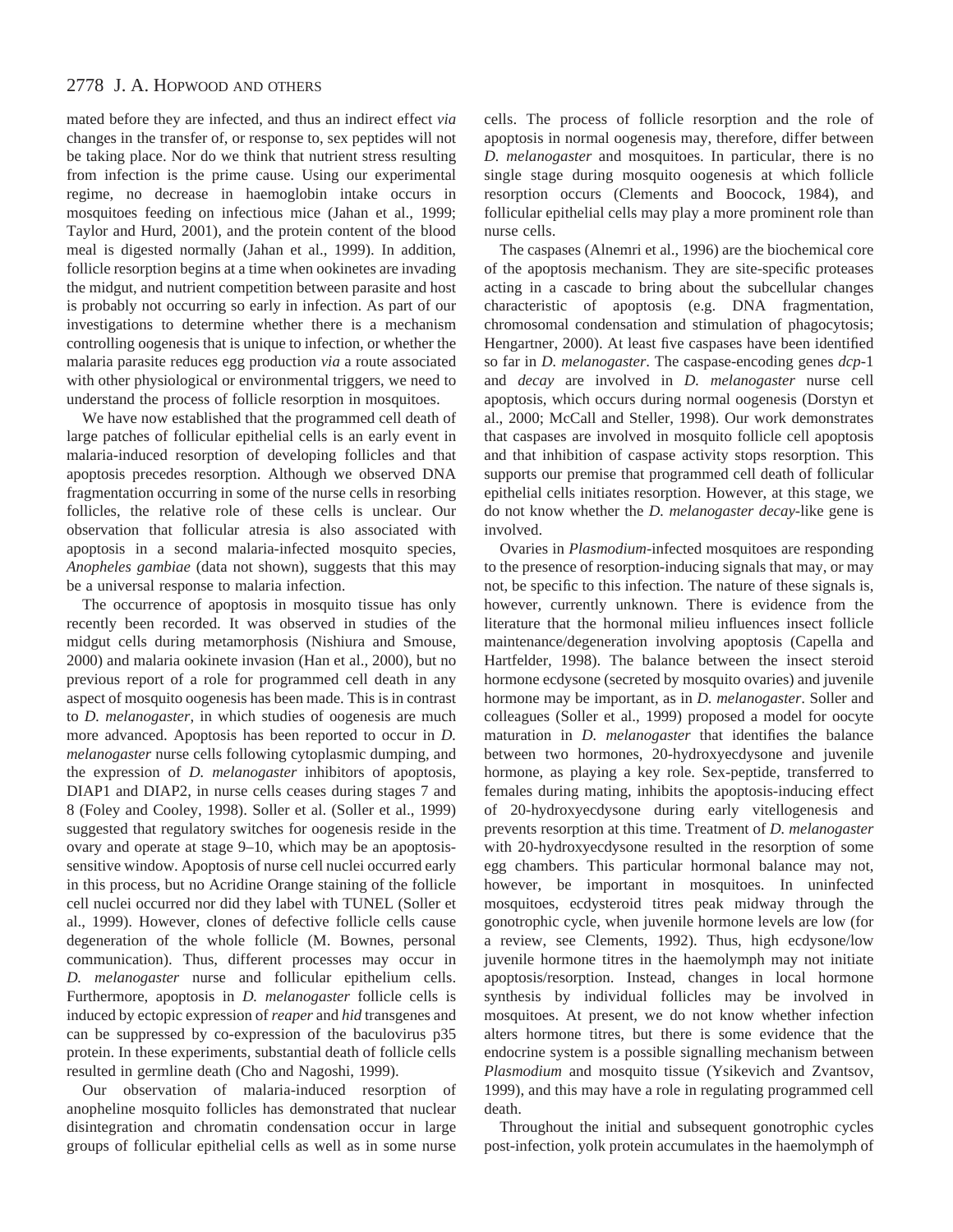infected mosquitoes as the rate of uptake by the ovaries declines as a result of follicle resorption (Hogg et al., 1997; Ahmed et al., 2001). In addition, infection results in a significant reduction in the abundance of vitellogenin mRNA that is likely to result in a reduction in vitellogenin synthesis (Ahmed et al., 2001). In infected females, resources that under normal circumstances would have been devoted to reproduction are being diverted away from egg production. This is a common parasite strategy that may exploit a trade-off between egg production and longevity by manipulation of host resource management (Koella, 1999). An understanding of the underlying physiological mechanisms and the fitness advantages to parasite and vector will help to clarify the adaptive nature and significance of host fecundity reduction (Read, 1990; Hurd and Webb, 1997; Hurd, 2001).

We have now shown that apoptosis is an important feature of malaria/mosquito interactions because it seems to precipitate the process that results in fecundity reduction. This exploitation of the physiological mechanisms of programmed cell death appears to result from a signal generated by the parasite, directly or indirectly, as it invades the midgut and stimulates an immune response (Richman et al., 1997; Luckart et al., 1998). This signal may be long-lasting, thus affecting subsequent cycles of egg production, or new signals, of the same or different origin, may occur at later stages of infection. Further investigation of this phenomenon should produce a greater understanding of the diverse factors controlling malaria transmission *via* mosquitoes and shed light on the normal processes involved in the regulation of mosquito egg production.

We gratefully acknowledge funding from the Egyptian Government Scholarship Award Programme (A.M.A.) and the Medical Research Council (G.T.W.).

#### **References**

- **Ahmed, A. M., Maingon, R. D., Romans, P. and Hurd, H.** (2001). Effects of malaria infection on vitellogenesis in *Anopheles gambiae* during two gonotrophic cycles. *Insect Mol. Biol.* (in press)
- **Ahmed, A. M., Maingon, R. D., Taylor, P. J. and Hurd, H.** (1999). The effects of infection with *Plasmodium yoelii nigeriensis* on the reproductive fitness of the mosquito *Anopheles gambiae. Invert. Reprod. Dev*. **36**, 217–222.
- **Alnemri, E. S., Livingston, D. J., Nicholson, D. W., Salvesen, G., Thornberry, N. A., Wong, W. W. and Yuan, J. Y.** (1996). Human ICE/CED-3 protease nomenclature. *Cell* **87**, 171.
- **Beier, J. C.** (1998). Malaria parasite development in mosquitoes. *Annu. Rev. Ent*. **43**, 519–543.
- **Bell, W. J. and Bohm, M. K.** (1975). Oosorption in insects. *Biol. Rev.* **50**, 373–396.
- **Capella, I. C. S. and Hartfelder, K.** (1998). Juvenile hormone effect on DNA synthesis and apoptosis in caste-specific differentiation of the larval honey bee (*Apis mellifera* L.) ovary. *J. Insect Physiol.* **44**, 385–391.
- **Carwardine, S. L. and Hurd, H.** (1997). Effects of *Plasmodium yoelii nigeriensis* infection on *Anopheles stephensi* egg development and resorption. *Med. Vet. Ent.* **11**, 265–269.
- **Cho, S.-H. and Nagoshi, R. N.** (1999). Induction of apoptosis in the germline and follicle layer of *Drosophila* egg chambers. *Mech. Dev.* **88**, 159–172.
- **Clements, A. N.** (1992). *The Biology of Mosquitoes*, vol. 1. London: Chapman & Hall.
- **Clements, A. N. and Boocock, M. R.** (1984). Ovarian development in

mosquitoes: stages of growth and arrest and follicular resorption. *Physiol. Ent.* **9**, 1–8.

- **Dorstyn, L., Read, S. H., Quinn, L. M., Richardson, H. and Kumar, S.** (2000). DECAY, a novel *Drosophila* caspase related to mammalian caspase-3 and caspase-7. *J. Biol. Chem.* **274**, 30778–30783.
- **Foley, K. and Cooley, L.** (1998). Apoptosis in late stage *Drosophila* nurse cells does not require genes within the H99 deficiency. *Development* **125**, 1075–1082.
- **Garcia-Calvo, M., Peterson, E. P., Leiting, B., Ruel, R., Nicholson, D. W. and Thornberry, N. A.** (1998). Inhibition of human caspases by peptidebased and macromolecular inhibitors. *J. Biol. Chem.* **273**, 32608–32613.
- **Han, Y. S., Thompson, J., Kafatos, F. C. and Barillas-Mury, C.** (2000). Molecular interactions between *Anopheles stephensi* midgut cells and *Plasmodium berghei*: the time bomb theory of ookinete invasion of mosquitoes. *EMBO J.* **22**, 6030–6040.

**Hengartner, M. O.** (2000). The biology of apoptosis. *Nature* **407**, 770–776.

- **Hogg, J. C., Carwardine, S. and Hurd, H.** (1997). The effect of *Plasmodium yoelii nigeriensis* infection on ovarian protein accumulation by *Anopheles stephensi*. *Parasitol. Res.* **83**, 374–379.
- **Hogg, J. C. and Hurd, H.** (1995a). *Plasmodium yoelii nigeriensis*: the effects of high and low incidence of infection upon the egg production and blood meal size of *Anopheles stephensi* during three gonotrophic cycles. *Parasitology* **111**, 555–562.
- **Hogg, J. C. and Hurd, H.** (1995b). Malaria induced reduction of fecundity during the first gonotrophic cycle of *Anopheles stephensi* mosquitoes. *Med. Vet. Ent.* **9**, 176–180.
- **Hurd, H.** (1990). Physiological and behavioural interactions between parasites and invertebrate-hosts. In *Advances in Parasitology*, vol. 29 (ed. J. R. Baker and R. Muller), pp. 271–317. London: Academic Press.
- Hurd, H. (1993). Reproductive disturbances induced by parasites and pathogens of insects. In *Parasites and Pathogens of Insects* (ed. N. E. Beckage, S. N. Thompson and B. A. Federici), pp. 87–105. San Diego: Academic Press.
- Hurd, H. (2001). Host fecundity reduction: a strategy for damage limitation? *Trends Parasitol.* (in press).
- **Hurd, H. and Arme, C.** (1987). *Hymenolepis diminuta* effect of infection upon the patency of the follicular epithelium of the intermediate host *Tenebrio molitor*. *J. Invertebr. Pathol.* **49**, 227–234.
- **Hurd, H. and Webb, T. J.** (1997). The role of endocrinological *versus* nutritional influences in mediating reproductive changes in insect hosts and insect vectors. In *Parasites: Effects on Host Hormones and Behaviour* (ed. N. E. Beckage), pp. 179–201. London: Chapman & Hall.
- **Jacobson, M. D., Weil, M. and Raff, M. C.** (1996). Role of Ced3/ICE-family proteases in staurosporine-induced programmed cell death. *J. Cell Biol.* **133**, 1041–1051.
- **Jahan, N., Docherty, P. T., Billingsley, P. F. and Hurd, H.** (1999). Blood digestion in the mosquito, *Anopheles stephensi*, the effects of *Plasmodium yoelii nigeriensis* on midgut enzyme activities. *Parasitology* **119**, 535–541.
- Jahan, N. and Hurd, H. (1997). The effects of malaria infection with *Plasmodium yoelii nigeriensis* on the reproductive fitness of *Anopheles stephensi*. *Ann. Trop. Med. Parasitol.* **91**, 365–369.
- **Jahan, N. and Hurd, H.** (1998). The effect of *Plasmodium yoelii nigeriensis* (Eucoccidiida: Plasmodidae) on anopheline mosquito (Diptera: Culicidae) vitellogenesis*. J. Med. Ent.* **35**, 956–961.
- **Koella, J. C.** (1999). An evolutionary view of the interactions between anopheline mosquitoes and malaria parasite life cycles. *Microbes Infect*. **1**, 303–308.
- **Longthorne, V. L. and Williams, G. T.** (1997). Caspase activity is required for commitment to Fas-mediated apoptosis. *EMBO J.* **16**, 3805–3812.
- **Luckhart, S., Vodocotz, Y., Cui, L. and Rosenberg, R.** (1998). The mosquito *Anopheles gambiae* limits malaria parasite development with the inducible synthesis of nitric oxide. *Proc. Natl. Acad. Sci. USA* **95**, 5700–5705.
- **Lüsis, O.** (1963). The histology and histochemistry of development and resorption of terminal oocytes of the desert locust *Schistocerca gregaria*. *Q. J. Microsc. Sci*. **109**, 57–68.
- **McCall, K. and Steller, H.** (1998). Requirement for DCP-1 caspase during *Drosophila* oogenesis. *Science* **279**, 230–234.
- **McGahon, A. J., Martin, S. M., Bissonnette, R. P., Mahboubi, A., Shi, Y., Mogil, R. J., Nishioka, W. K. and Green, D. R.** (1995). The end of the (cell) line: methods for the study of apoptosis *in vitro*. *Meth. Cell Biol.* **46**, 153–185.
- **Nishiura, J. T. and Smouse, D.** (2000). Nuclear and cytoplasmic changes in the *Culex pipens* (Diptera: Culicidae) alimentary canal during